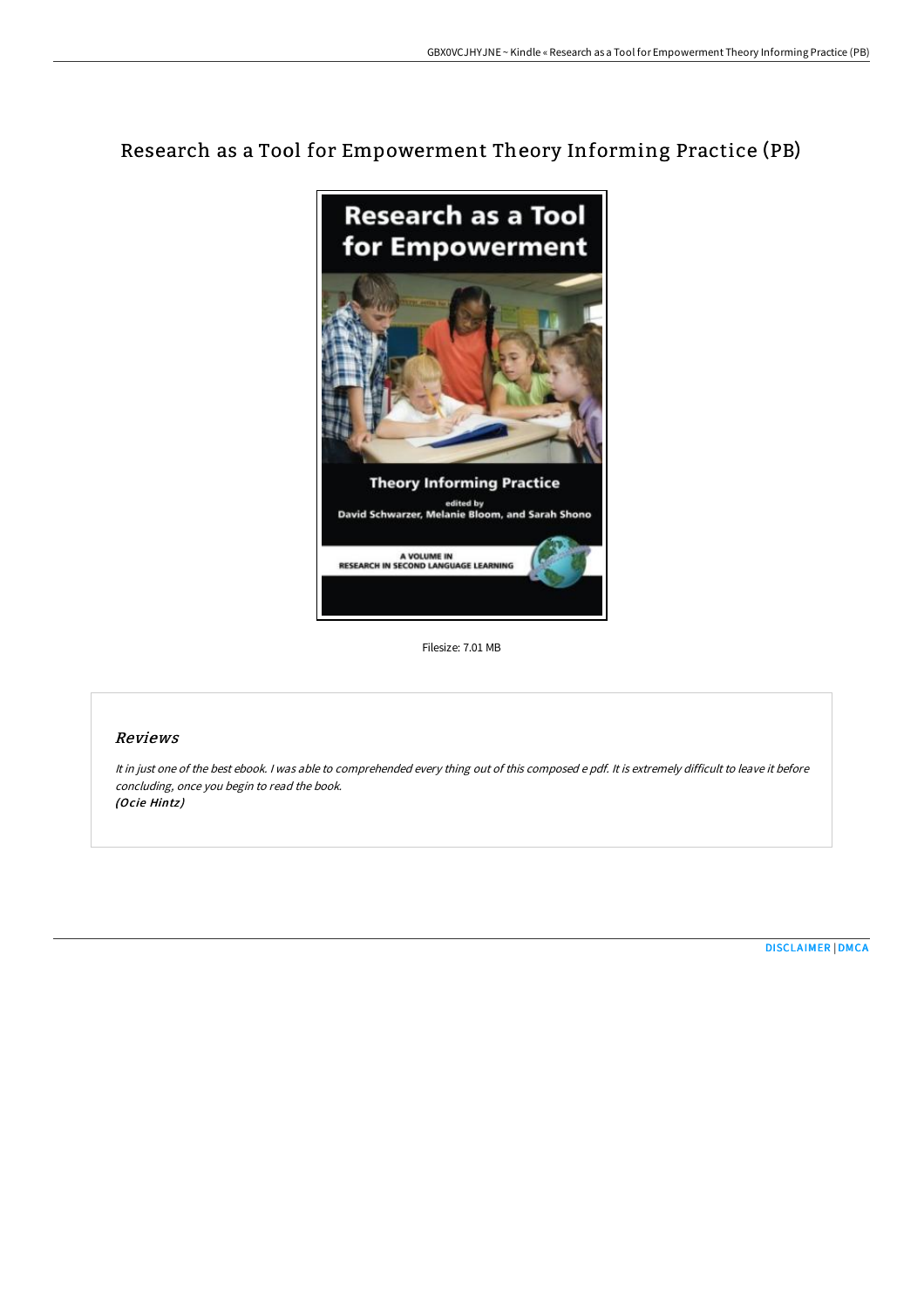## RESEARCH AS A TOOL FOR EMPOWERMENT THEORY INFORMING PRACTICE (PB)



**DOWNLOAD PDF** 

Information Age Publishing. Paperback. Condition: New. 404 pages. Dimensions: 9.0in. x 6.1in. x 0.9in.A volume in Research in Second Language Learning Series Editor: JoAnn Hammadou Sullivan, University of Rhode IslandResearch as a Tool for Empowerment: Theory Informing Practice will be an edited volume that will include an array of research-based chapters that not only further the field of secondforeign language research, but that also provide practical implications to language classrooms in international and national settings. Unlike previous anthologies in secondforeign language research, this proposed volume will present studies from various research paradigms: quantitative, qualitative, teacher-research, and mixed-methods research. Each of these three sections is tied together by the overall theme of empowerment. CONTENTS: Forward, Elaine Horwitz Foreign Language Education, The University of Texas at Austin. Introduction, David Schwarzer, Melanie Bloom, and Sarah Shono. Part I: Researching Teachers Voices. Inventing a Spanish Classroom: Responding to Students Voices, Melanie Bloom Spanish for Nurses, The University of Texas at Austin. Foreign Language Teachers Anxiety: A Close Look at Non-native Foreign Language Teachers, Lorena Canessa English as a Foreign Language, West Chester Friends School at West Chester, PA. Negotiation in the ESL Classroom as a Means to Validate Students Ideas and Learning Needs, Clarena Larrotta English as a Foreign Language, University of Mayaguez, Puerto Rico. Increasing Student Engagement, Motivation, and Accountability in the Foreign Language Classroom through Inquiry-Based Learning: A Teacher-Researcher Account, Chris Luke Spanish as a Foreign Language, Ball State University. Teacher Research and Student Needs: A Recipe for Invention, Simone Hanesch, Rob Martinsen, and Kirstin Engelhardt Foreign Language Education, The University of Texas at Austin. Part II: Researching Learners Voices. Teachers L1L2 Uses in the Foreign Language Classroom: Voices from Nonnative Teachers, Chia-Chen Chang English as a Foreign Language, The University of Texas at Austin. Heritage Language Learners Voices: The Spanish for...

 $PDF$ Read Research as a Tool for [Empowerment](http://www.bookdirs.com/research-as-a-tool-for-empowerment-theory-inform.html) Theory Informing Practice (PB) Online

 $\frac{D}{100}$ Download PDF Research as a Tool for [Empowerment](http://www.bookdirs.com/research-as-a-tool-for-empowerment-theory-inform.html) Theory Informing Practice (PB)